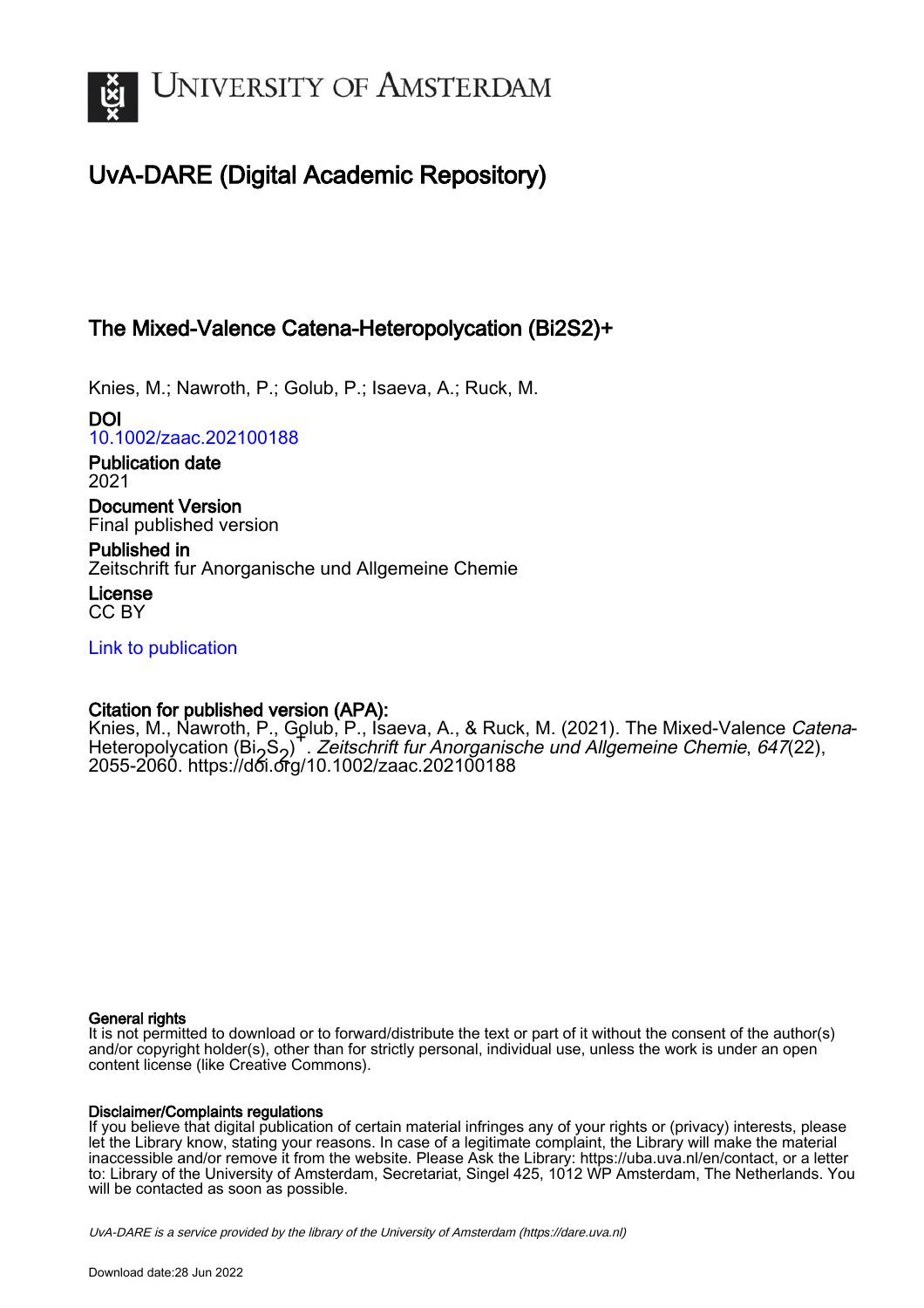# **The Mixed-Valence Catena-Heteropolycation** (Bi<sub>2</sub>S<sub>2</sub>)<sup>+</sup>

Maximilian Knies,<sup>[a]</sup> Paul Nawroth,<sup>[a]</sup> Paylo [Golub](http://orcid.org/0000-0003-0834-4281),<sup>[b]</sup> Anna [Isaeva,](http://orcid.org/0000-0001-6590-1393)<sup>[c]</sup> and [Michael](http://orcid.org/0000-0002-2391-6025) Ruck\*<sup>[a, d]</sup>

*Dedicated to Professor Josef Breu on the Occasion of his 60th Birthday.*

The reaction of Bi and  $Bi<sub>2</sub>S<sub>3</sub>$  in the Lewis-acidic ionic liquid [BMIm]Cl ·4.3AlCl3 (BMIm=1-*n*-butyl-3-methylimidazolium) at 200 $^{\circ}$ C yielded air-sensitive black crystals of (Bi<sub>2</sub>S<sub>2</sub>)[AlCl<sub>4</sub>]. X-ray diffraction on single-crystals revealed a monoclinic structure containing infinite chains  ${}_{\infty}^{-1}({\sf Bi}_2{\sf S}_2)^+$ . These polycations contain bismuth(II,III) and sulfur(-II) atoms, connected by polar covalent Bi-S and Bi-Bi bonds. The assignment of bonds is ambiguous

## **Introduction**

Journal of Inorganic and General Chemistry

zine Chei

ILs are increasingly used in inorganic synthesis in recent years as they allow access to known materials at lower temperatures and often also higher purity compared to conventional synthesis methods.<sup>[1-13]</sup> Furthermore, ionic liquids foster the formation of new compounds that have not been accessed in other reaction media or by solvent-free reaction of the constituents. Especially complex ionic species seem to form more readily in ILs. In many cases, they are stabilized in a solid by (weakly coordinating) counter ions that are part of the IL.<sup>[5,12,13]</sup> Thus, ILs are not necessarily inert reaction media,  $[14,15]$ just as most other solvents are.

We probed ILs in the synthesis of a comparatively rare class of compounds, namely heteronuclear polycations containing pnicogen and chalcogen atoms. The first representatives were derived from N4S4 by *Gillespie* et al. and formed heterocycles.[16–18] For the heavier homologue phosphorus, the

[a] *M. Knies, P. Nawroth, Prof. Dr. M. Ruck Faculty of Chemistry and Food Chemistry Technische Universität Dresden 01069 Dresden, Germany E-mail: michael.ruck@tu-dresden.de* Homepage: <https://tu-dresden.de/mn/chemie/ac/ac2> [b] *Dr. P. Golub*

*Department of Theoretical Chemistry, J. Heyrovsky Institute of Physical Chemistry, 18223 Prague, Czech Republic*

[c] *Prof. Dr. A. Isaeva Van der Waals – Zeeman Institute, Institute of Physics, University of Amsterdam, 1098 XH Amsterdam, The Netherlands*

- [d] *Prof. Dr. M. Ruck Max Planck Institute for Chemical Physics of Solids Nöthnitzer Str. 40, 01187 Dresden, Germany*
- $\Box$  Supporting information for this article is available on the WWW under <https://doi.org/10.1002/zaac.202100188>
- *© 2021 The Authors. Zeitschrift für anorganische und allgemeine Chemie published by Wiley-VCH GmbH. This is an open access article under the terms of the Creative Commons Attribution License, which permits use, distribution and reproduction in any medium, provided the original work is properly cited.*

as a distinction between primary and secondary interactions is arbitrary based on interatomic distances. A real-space quantum chemical bonding analysis, including delocalization indices, helped to quantify the interactions and charge distribution, confirming that a simple Lewis formula is inappropriate to describe the polycation.

only known binary polycation is  $(P_3Se_4)^+$ , which was independently discovered by several research groups few years ago.<sup>[19]</sup> The isostructural seven-atomic cages  $(As_3S_4)^{3+}$  and  $(As_3Se_4)^{3+}$ had been discovered also by *Gillespie* et al.<sup>[20]</sup> The expansion towards the heavy semi-metallic elements led to the heterocubanes  $(Bi_4Ch_4)^{4+}$  with  $Ch = S$ , Se, Te.<sup>[21,22]</sup> In two cases, a single bismuth vertex of the  $(Bi_4S_4)^{4+}$  cube was substituted by an  $(A|C|)^{2+}$  or  $(GaS)^+$  dumbbell.<sup>[23,24]</sup> Also condensed polycations were isolated,[25–31] of which the largest is the quadruple *spiro*cubane  $(Sb_{13}Se_{16}Br_2)^{5+}$  with 31 atoms.<sup>[25]</sup>

*Catena*-polycations of group 16 elements have first been observed as parts of the subhalides  $Te<sub>3</sub>Cl<sub>2</sub>$  and  $Te<sub>2</sub>X$  (*X* = Cl, Br) by *Kniep* et al.<sup>[32]</sup> Subsequently, *Beck* et al. significantly expanded this compound class.<sup>[33–41]</sup> The chemical bonding in those chalcogen polycations is typically based on two-center two-electron (2c2e) bonds. Consequently, their structures combine the two- and three-fold connectivity of *Ch* atoms and *Ch*<sup>+</sup> cations, following the octet rule. Many of these chalcogen polycations are composed of rings in varying sizes, interconnected directly or bridged by one or two atoms.

Homonuclear *catena*-polycations of group 15 elements are not known. The three- and four-fold connectivity of *Pn* atoms and *Pn*<sup>+</sup> cations is expected to create highly interconnected networks. What comes closest are the infinite stripes of bismuth atoms in the subiodides  $Bi<sub>n</sub>l<sub>4</sub>$  ( $n=4$ , 14, 16, 18), in which the bismuth(II) atoms at the edges of the stripes are covalently bonded to iodine.<sup>[42]</sup> All other extended positively charged chains formed by bismuth, e.g. in  $Bi_4RuI_2^{[43]} Bi_9Ir_2I_3^{[44]} Bi_{12}Ni_4I_3^{[45]}$ or  $Bi_{28}Ni_{25}I_5$ <sup>[46]</sup> contain transition metal atoms as an integral part of the cationic network.<sup>[47-49]</sup>

A first hint at the existence of infinite *Pn*-*Ch* polycations was reported by *Klapötke* who assumed the formation of a  $\omega^1(PSe)^+$ cation based on IR spectroscopic data.<sup>[50]</sup> However, a full structure elucidation is to the best of our knowledge still pending. Hence, only the two catena-compounds (Sb<sub>2</sub>Ch<sub>2</sub>)[AlCl<sub>4</sub>] with *Ch*=Se, Te are well characterized.<sup>[51,52]</sup> They are not isostructural but their structures are rather similar. The  $\sim$ <sup>1</sup>(Sb<sub>2</sub>Ch<sub>2</sub>)<sup>+</sup>polycations are periodic sequences of four fouratomic rings (Sb<sub>2</sub>Ch<sub>2</sub>)<sup>+</sup>, which are connected by Sb-Sb as well

*Z. Anorg. Allg. Chem.* **2021**, *647*, 2055–2060 **2055** © 2021 The Authors. Zeitschrift für anorganische und allgemeine Chemie published by Wiley-VCH GmbH.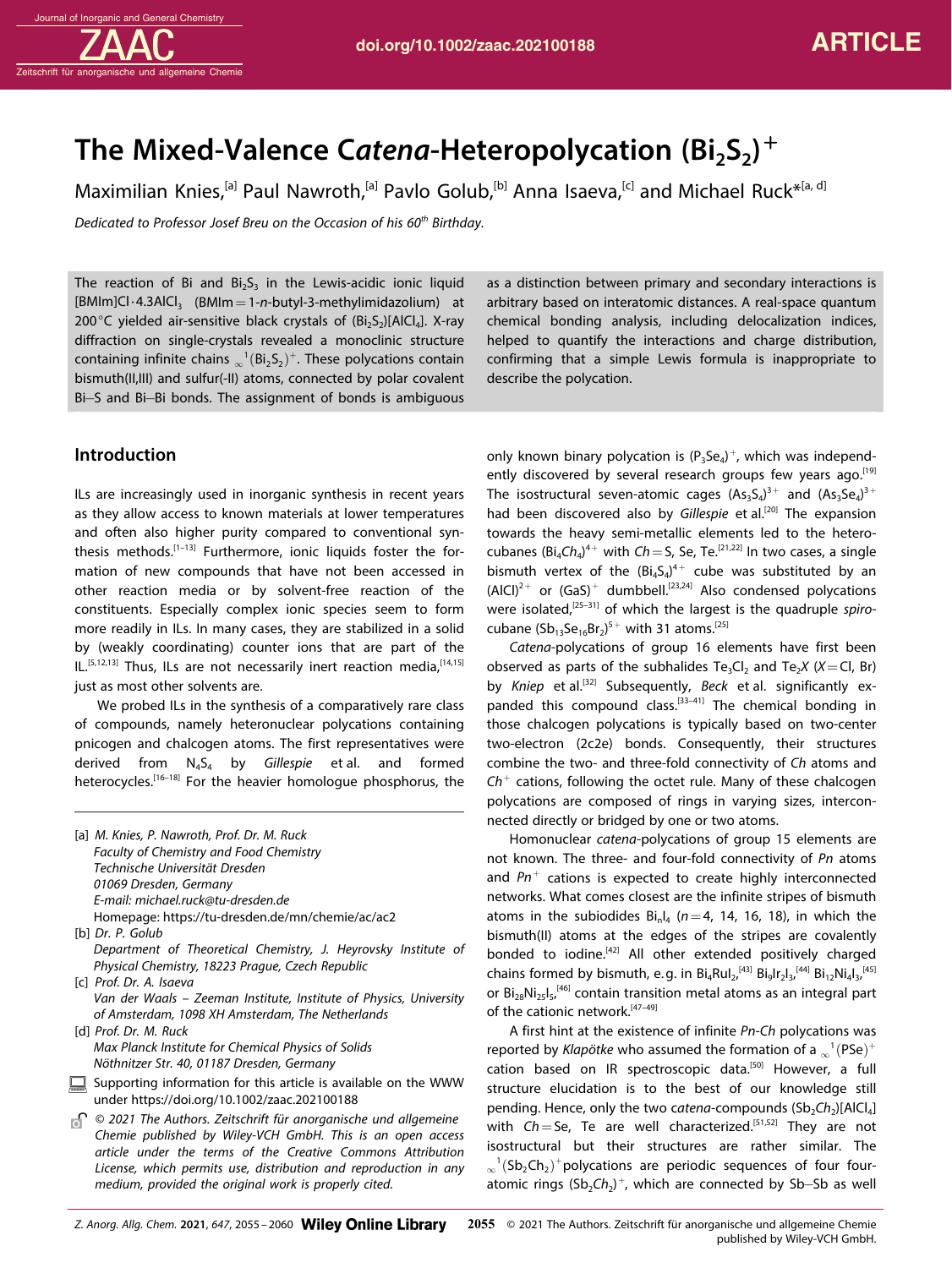

as Sb-Ch bonds (Figure 1). In both compounds, the counter ions are [AlCl<sub>4</sub>]<sup>-</sup> tetrahedra, which were part of the salt melt or the ionic liquid from which the crystals precipitated.

In the case of the tellurium compound, the allocation of covalent 2c2e bonds in the polycation was solely based on interatomic Sb-Te distances. It directly led to one half of the tellurium atoms being two- and the other half three-bonded, formally bearing the positive charge of the polycation.[51] This Zintl-style interpretation is in line with the Lewis formula given for  ${}_{\infty}^{-1}({\mathsf{S}}{\mathsf{b}}_2{\mathsf{T}}{\mathsf{e}}_2)^+$  in Figure 1.

In  $_{\infty}^{-1}$ (Sb<sub>2</sub>Se<sub>2</sub>)<sup>+</sup> the allocation of covalent 2c2e bonds was not possible based on Sb-Se distances alone. The cut between a bonding and a non-bonding situation would have had to be placed in the narrow gap between 307 pm and 317 pm to describe the structure with the octet rule for the electron-rich main group elements (solid lines in Figure 1a). Therefore, bonding analyses were conducted, which indeed confirmed this assignment and categorized the selenium atoms into two- and three-bonded.<sup>[52]</sup>

Herein, we report on the IL-based synthesis, the crystal structure and the chemical bonding of  $(Bi_2S_2)[A|C_4]$ , which includes the first *catena*-polycation of bismuth and sulfur.

## **Results and Discussion**

#### *Synthesis*

The reaction of Bi and  $Bi<sub>2</sub>S<sub>3</sub>$  at 200°C in the Lewis-acidic ionic liquid [BMIm]Cl · 4.3AlCl<sub>3</sub> (BMIm = 1-*n*-butyl-3-methylimidazolium) resulted in black, air-sensitive crystals of  $(Bi<sub>2</sub>S<sub>2</sub>)[A|Cl<sub>4</sub>]$  with sizes up to 0.5 mm. Alongside, recrystallized  $AICI<sub>3</sub>$ ,  $(Bi<sub>5</sub>)[AICI<sub>4</sub>]<sub>3</sub>$  and traces of a compound that could not be identified were found. To avoid the co-precipitation of  $(Bi<sub>5</sub>)[A|C|<sub>4</sub>]$ <sub>3</sub> is almost impossible, as bismuth polycations readily form in the IL solution. Yet, the main side products can be distinguished visually:  $(Bi<sub>5</sub>)[AICl<sub>4</sub>]$  forms red cubes and  $AICl<sub>3</sub>$ colorless hexagonal plates. Based on a powder X-ray diffractogram (Figure S1), the estimated yield of  $(Bi<sub>2</sub>S<sub>2</sub>)[AlCl<sub>4</sub>]$  was 60–



**Figure 1.** Characteristic segments of the *catena*-polycations in (a)  $(Sb_2Se_2)[AlCl_4]$  and (b)  $(Sb_2Te_2)[AlCl_4]$ . Ellipsoids represent 90% probability density of atoms.

70% relating to bismuth. Energy dispersive X-ray spectroscopy (EDS) confirmed the composition of the crystals.

The title compound had been previously observed as an erratically occurring, minor byproduct, only amounting to a handful of small crystals, in other syntheses containing  $Bi<sub>2</sub>S<sub>3</sub>$ together with a reducing agent. The directed and comparatively efficient synthesis of  $(Bi<sub>2</sub>S<sub>2</sub>)[AICl<sub>4</sub>]$  became possible by using elemental bismuth in a conproportionation reaction, yet at the prize of the co-precipitation of  $Bi_5[A|Cl_4]_3$ .

#### *Crystal Structure of*  $(Bi_2S_2)[AICI_4]$

X-ray diffraction on a single-crystal of *catena*-[dibismuth(II,III) sulfur(-II)] tetrachloridoaluminate(III) at room temperature revealed a monoclinic structure in the space group  $P2_1/n$  (no. 14) with eight formula units per unit cell and the lattice parameters *a*=1073.1(2) pm, *b*=1203.8(2) pm, *c*= 1587.4(2) pm, and  $\beta = 90.09(1)^\circ$ . Atomic parameters and selected interatomic distances are listed in Table 1 and Table S1 of the Supporting Information. The pseudo-orthorhombic metric promotes the formation of pseudo-merohedral twins, yet not necessarily with equal volume fractions of the twin components.

In the crystal structure of  $(Bi<sub>2</sub>S<sub>2</sub>)[A|Cl<sub>4</sub>]$  (Figure 2), infinite chains  $\omega^1(Bi_2S_2)^+$  run along the [100] direction, separated by  $tetrahedral$   $[AlCl<sub>4</sub>]<sup>-</sup>$  anions. The latter can be regarded as essentially non-coordinating, except for two Bi···Cl distances of 305(2) pm and 326(2) pm, which indicate a more directed interaction between the anions and the *catena*-cation. The other Bi-··Cl  $(>339(1)$  pm) and S-··Cl distances  $(>343(1)$  pm) suggest mainly ionic interactions.

One of the two crystallographically independent  $[AlCl<sub>4</sub>]$ groups showed unusually large anisotropic displacement parameters for three of its Cl atoms, which could not be reduced sufficiently by cooling the crystal down to 250 K. Cooling below that temperature was not possible, as the

| <b>Table 1.</b> Selected interatomic distances (d / pm) as well as<br>associated bond strengths (s) and delocalization indices ( $\delta$ ) in<br>(Bi <sub>2</sub> S <sub>2</sub> )[AlCl <sub>4</sub> ]. An asterisk indicates a symmetry equivalent position. |                         |                                                                                                                                                                                                                                                                  |                                                                                                      |                                                                                                          |                                                                                                                                                      |                                                                                                                                  |  |  |  |  |  |
|----------------------------------------------------------------------------------------------------------------------------------------------------------------------------------------------------------------------------------------------------------------|-------------------------|------------------------------------------------------------------------------------------------------------------------------------------------------------------------------------------------------------------------------------------------------------------|------------------------------------------------------------------------------------------------------|----------------------------------------------------------------------------------------------------------|------------------------------------------------------------------------------------------------------------------------------------------------------|----------------------------------------------------------------------------------------------------------------------------------|--|--|--|--|--|
| Atom pair                                                                                                                                                                                                                                                      | d                       | S                                                                                                                                                                                                                                                                | δ                                                                                                    |                                                                                                          | Atom pair                                                                                                                                            | d                                                                                                                                |  |  |  |  |  |
| Bi1<br>S1<br>Bi1<br>Bi1<br>S3<br>Bi1<br>S1<br>Bi <sub>2</sub><br>S <sub>2</sub><br>Bi <sub>2</sub><br>Bi <sub>2</sub><br>S3<br>S4<br>Bi <sub>2</sub><br>S1<br>Bi3<br>S <sub>2</sub><br>Bi3<br>Bi3<br>S3<br>S4<br>Bi3<br>S <sub>2</sub><br>Bi4                  | $51*$<br>S <sub>2</sub> | 256.9(3)<br>0.95<br>258.8(3)<br>0.90<br>268.1(3)<br>0.70<br>304.8(3)<br>0.26<br>312.6(3)<br>0.21<br>254.8(3)<br>1.00<br>264.5(2)<br>0.77<br>263.7(3)<br>0.79<br>335.6(3)<br>0.11<br>342.1(3)<br>0.09<br>260.3(2)<br>0.87<br>266.5(3)<br>0.73<br>292.8(3)<br>0.36 | 0.81<br>0.80<br>0.64<br>0.29<br>0.28<br>0.84<br>0.64<br>0.64<br>0.29<br>0.16<br>0.76<br>0.68<br>0.38 | Bi3<br>Al1<br>AI1<br>AI1<br>Al1<br>AI2<br>Al <sub>2</sub><br>AI2<br>AI2<br>AI2<br>Al <sub>2</sub><br>AI2 | Bi4<br>Cl1<br>Cl <sub>2</sub><br>C <sub>3</sub><br>CI4<br>C <sub>15</sub><br>Cl6A<br>Cl7A<br>CI8A<br>$C$ <sub>6</sub> B<br>Cl7B<br>C <sub>18</sub> B | 306.4(2)<br>211.3(4)<br>212.2(4)<br>216.5(5)<br>213.0(5)<br>213.7(5)<br>208(2)<br>220(2)<br>205(3)<br>210(2)<br>203(2)<br>212(3) |  |  |  |  |  |
| S3<br>Bi4<br>S4<br>Bi4                                                                                                                                                                                                                                         |                         | 284.1(2)<br>0.46<br>259.9(3)<br>0.88                                                                                                                                                                                                                             | 0.47<br>0.77                                                                                         |                                                                                                          |                                                                                                                                                      |                                                                                                                                  |  |  |  |  |  |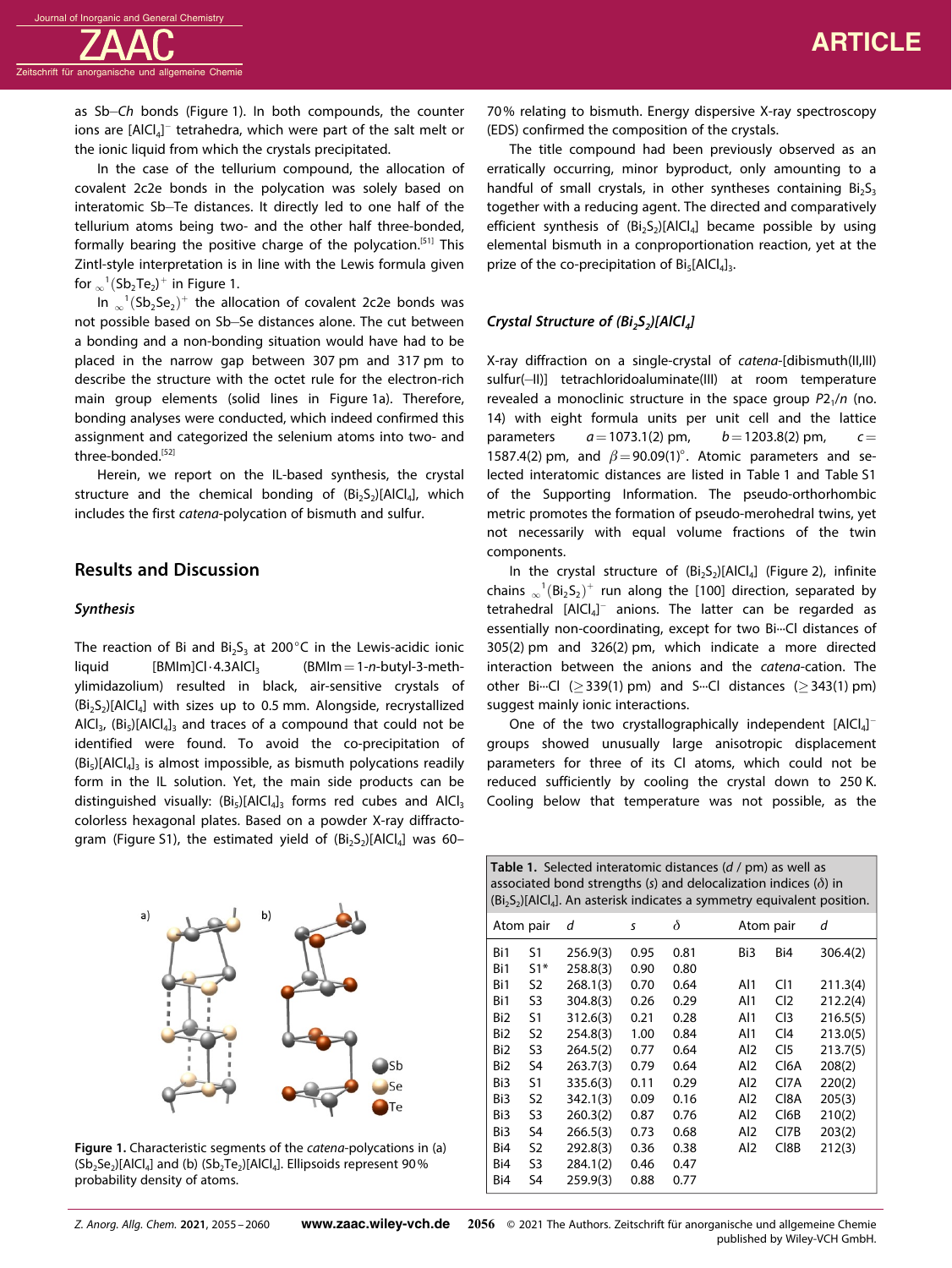





**Figure 3.** a) Histogram of the Bi-S distances in the crystal structure of  $(Bi_2S_2)[A|C_4]$ , the dashed line marks 285 pm. b) Section of the polycation  $\omega^1(\text{Bi}_2\text{S}_2)^+$ . Distances below 285 pm are depicted as solid lines, those above are dashed. The numerical values next to the lines are the calculated DI values. The colour code demarcates the primary (black, *δ* higher or equal to 0.5) and secondary (red, *δ <*0.5) bonds. Ellipsoids enclose 90% of the probability density of the atoms.

**Figure 2.** Crystal structure of (Bi<sub>2</sub>S<sub>2</sub>)[AlCl<sub>4</sub>]. For clarity only one orientation of the disordered  $[AlCl<sub>4</sub>]<sup>-</sup>$  anion is shown.

intensity of the Bragg reflections was reduced drastically at lower temperatures. To model the rotational disorder at room temperature, atomic split positions were introduced, which refined close to and were then set to a probability of 50% each. The Al-Cl distances range from 211.3(4) pm to 216.5(5) pm for the ordered tetrahedron, which is in accordance with the distances observed in  $Na[AlCl<sub>4</sub>]<sup>[53]</sup>$  For the disordered  $[AlCl<sub>4</sub>]$ anion the range of distances is significantly wider [203(2)– 220(2) pm]. However, due to the close proximity of the atomic split positions, these distances are less reliable than those for the regular tetrahedron.

The more interesting part of the compound is the *catena*polycation  ${}_{\infty}^{-1}({\sf Bi}_2{\sf S}_2)^+$ , which structure needs four formula units to be described. Its composition and charge indicate a mixed valence species. In fact, Bi1 and Bi2 bind only to sulfur atoms and can thus be identified as bismuth(III), while Bi3 and Bi4 bind to each other in a dumbbell and are thus bismuth(II). The Bi3-Bi4 distance of 306.4(1) pm falls in the range observed for  $Bi_2^{4+}$  dumbbells in heteropolar solids<sup>[54-57]</sup> [e.g. 306.3(3) pm in  $\textsf{Cu}_3\textsf{Bi}_2\textsf{S}_3\textsf{Br}_2^{[40]}$ , but is about 2% longer than Bi–Bi single bonds in organometallic compounds.<sup>[58,59]</sup>

In the histogram of Bi-S distances (Figure 3), those significant for chemical bonding group between 254.8(3) pm and 344.8(3) pm, are clearly separated from the insignificant (>415 pm). For comparison, the Bi-S bond length in the bipyramidal Bi<sub>2</sub>S<sub>3</sub> molecule in  $M_2B_1S_3[AlCl_4]$ <sub>2</sub> ( $M = Ag$ , Cu)<sup>[60]</sup> range from 260.9(2) pm to 265.2(1) pm, which is in accordance with the majority of the  $Bi-5$  distances found in the title compound. Similar distances were observed for three-bonded bismuth atoms in discrete sulfidobismuth polycations, such as  $(Bi_{4}S_{4})^{4+}$  $[263.7(3)-269.7(3)$  pm]<sup>[21]</sup> or  $(Bi_7S_8)^{5+}$  $[259.1(3)-]$ 

 $267.2(2)$  pm].<sup>[28]</sup> For the network in the standard modification of  $Bi<sub>2</sub>S<sub>3</sub>$ , a distinction can be made between primary [259.0– 273.8 pm] and secondary [297.5-338.6 pm] Bi-S bonds, [61,62] matching the distance range observed for  $(Bi<sub>2</sub>S<sub>2</sub>)[A|Cl<sub>4</sub>]$  quite well.

When all distances up to 344.8(3) pm are represented as bonds, the polycation  $\omega^1(\text{Bi}_2\text{S}_2)^+$  appears as a periodic sequence of edge- and face-sharing cubes (Figure 3). Since most of the bond angles are close to 90°, which is typical for 2c2e bonds of heavy p-elements, or 180°, which points at a 3c4e bond (using both lobes of a *p* orbital at the central atom), stronger and weaker covalent bonds seem to coexist. Hence, it is not straight forward which interatomic distance corresponds to an interaction that justifies to draw a bond in the graphical representation and where we should place the positive formal charge. In Figure 3, the solid lines represent distances up to 284 pm, which fulfills the octet rule based on 2c2e bonds. All bismuth atoms have three bonds, S1 and S2 have two bonds, while S3 and S4 have three bonds and as pseudo-elements of group 15 bear the formal charge. Yet, with regard to the histogram of interatomic Bi-S distances, this seems to be a rather arbitrary cut and assignment.

Using the empirical bond-length bond-strength correlation by *Brese* and *O'Keeffe* with the tabulated bond valence parameter  $R_{\text{Bis}}=255$  pm, bond valence sums  $v=\sum s_{\text{Bis}}$  of 1.70 and 1.80 for bismuth(II) but 2.77 and 2.81 for bismuth(III) result and confirm the assigned oxidation states (Table 1 and 2). The bond valence sums for S1 (2.17) and S2 (2.15) are about 10% smaller than for S3 (2.36) and S4 (2.40). Although this differentiation is small, it supports the tentative assignment of the trivalent state to S3 and S4 as derived from the 2c2e picture.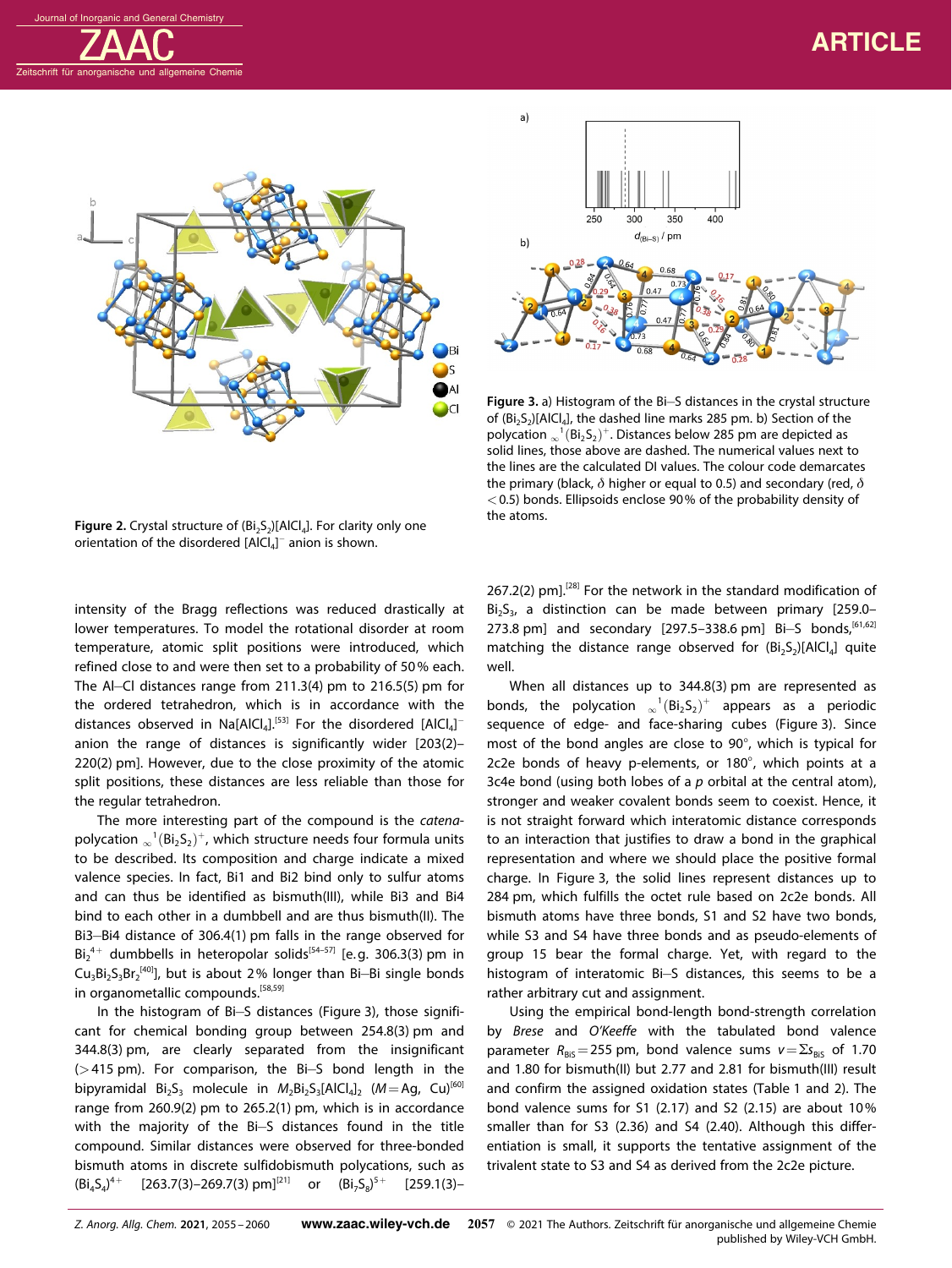# **ARTICLE**

**Table 2.** Oxidation state *OS*, assigned formal charge *FC*, expected number *N* of Bi-S bonds (octet rule), calculated QTAIM charges *Q*, bond valence sum  $v = \sum s_{BIS}$ , and sum of delocalization indices  $\Sigma \delta_{BIS}$ for the atoms in the  $(\text{Bi}_2\text{S}_2)^+$  polycation.

| Atom            | OS             | FC                 | $N_{\rm Bis}$ | Q       | $V_{\rm{B}iS}$ | $\Sigma \delta_{\rm Bis}$ |
|-----------------|----------------|--------------------|---------------|---------|----------------|---------------------------|
| Bi1             | Ш              | 0                  | 3             | $+1.35$ | 2.81           | 2.54                      |
| Bi <sub>2</sub> | Ш              | 0                  | 3             | $+1.40$ | 2.77           | 2.40                      |
| Bi3             | Ш              | 0                  | 2             | $+1.00$ | 1.80           | 1.61                      |
| Bi4             | Ш              | 0                  | 2             | $+1.07$ | 1.70           | 1.63                      |
| S <sub>1</sub>  | $-\mathsf{II}$ | 0                  | 2             | $-0.75$ | 2.17           | 2.06                      |
| S <sub>2</sub>  | $-\mathsf{II}$ | 0                  | 2             | $-0.80$ | 2.15           | 2.02                      |
| S <sub>3</sub>  | $-$ II         | $\hspace{0.1mm} +$ | 3             | $-0.80$ | 2.36           | 2.16                      |
| S <sub>4</sub>  | $-\mathsf{II}$ | $^+$               | 3             | $-0.70$ | 2.40           | 2.35                      |

Based on density functional theory (DFT), we performed a real space bonding analysis of the entire structure. Partial charges for the atoms were calculated according to the Quantum Theory of Atoms in Molecules (QTAIM).<sup>[63]</sup> For the evaluation of bonding the delocalization index (DI, *δ*) between the QTAIM atoms was employed.<sup>[64-66]</sup> It represents the positional space analogue to the bond order definition of the Wiberg and the Mayer bond index<sup>[67,68]</sup> and can be regarded as a quantification of the bond order (*δ*=1 for non-polar covalent bonding).

The DI values for the  $[AlCl<sub>4</sub>]$ <sup>-</sup> tetrahedra fall into the range *δ*(Al,Cl)=0.25–0.29, while the computed formal charges *Q*(Al)=  $+2.4$  and  $Q(Cl)=-0.8$ . This bonding situation can be described as a polar covalent bond, since for ionic bonds, e.g. in NaCl<sup>[80]</sup> the DIs are much lower  $\delta$ (Na,Cl) = 0.07 for the similarly large QTAIM charges. The interactions between the polycation and the anions are characterized by  $\delta$ (Bi,Cl) = 0.12. Preliminary band structure calculations reveal a gapped electronic spectrum in  $(Bi<sub>2</sub>S<sub>2</sub>)[A|Cl<sub>4</sub>]$  (bulk band gap estimated as 0.6 and 1.4 eV by DFT GGA and LDA, respectively). In this scenario it is justifiable to compare the weak electrostatic Bi-Cl interactions to the electrostatic bonding in NaCl.<sup>[80]</sup> The obtained values are very close to those computed for the corresponding interactions in  $(Sb_2Se_2)[AlCl_4]$ , *viz.*  $\delta$ (Al,Cl) = 0.26–0.27 and  $\delta$ (Sb,Cl) = 0.17,<sup>[52]</sup> indicating a very similar bonding pattern.

For the  $({\sf Bi}_2{\sf S}_2)^+$  polycation, the calculated partial charges of the sulfur atoms (Table 2) range between  $-0.7$  and  $-0.8$ , indicating no substantial differentiation between them. In line with their electronegativity, all of them are negatively charged, which again points out how thoughtful formal charges must be interpreted. The QTAIM charges for the cations are  $+1.4$  for the bismuth(III) atoms, but only  $+1.0$  or  $+1.1$  for the bismuth(II) atoms. Following the differences in electronegativity, the polarity is more pronounced in  $({\sf Bi}_2{\sf S}_2)^+$  than in  $({\sf Sb}_2{\sf Se}_2)^+$ , in which the selenium atoms have a charge of about  $-0.5$ .<sup>[52]</sup>

The DIs between the neighboring atoms are included in Figure 3. The DI of the covalent Bi-Bi bond is  $\delta$ (Bi,Bi) = 0.73. This correlates with the distance that is somewhat longer than expected for a single bond and could be a consequence of the positive partial charges (reduced electron density) of the bismuth atoms. The DIs for the Bi-S interactions spread between 0.84 and 0.16 following the trend of interatomic distances, however, with some differences to the empirical bond strengths *s<sub>BiS</sub>*. For the 2c2e bonding model, which can be represented in a Lewis formula, the cut-off is between  $\delta$ (Bi,S) = 0.47 and 0.38, i. e. in a similar way arbitrary as for the associated bond lengths. The almost linear three-atomic segments around bismuth atoms (S1-Bi1-S3; S4-Bi2-S1; S4-Bi3-S1; S3-Bi4-S2) are reminiscent of 3c2e bonding, but unlike in 3c2e bonds, the DI values between the terminal atoms are very low (cf. 0.14 for  $Te_3^{[69]}$  and 0.02 for S4–Bi3–S1).

Regardless of their interpretation, the DI values for the Bi-S interactions are notably smaller in the absolute values than those calculated for 2c2e or 3c4e bonds in homonuclear arrangements such as  $I_3^-$ , Cl<sub>3</sub><sup>-</sup> or the Te<sub>10</sub> molecule.<sup>[69]</sup> We attribute the difference to the electrostatic part of the polar bond between bismuth and sulfur. Despite the influence of bond polarity, the sum of delocalization indices  $\delta$ (Bi,S) in which a particular atom of the polycation is involved should be correlated to its valence. In fact, Σ*δ*(Bi,S) (Table 2) shows the same characteristics as discussed above for the bond valence sum  $v = \sum_{s_{B_i-S}}$ . In particular, chemically similar atoms have similar Σ*δ*(Bi,S), regardless of the summands.

A final remark: In the presented structure model, the displacement ellipsoid of Bi4 is larger than those of the other bismuth atoms. It is possible to refine Bi4 with split positions, Bi4a (62%) and Bi4b (38%, Table S2 and S3), which increases the gap between "bonding" and "non-bonding" distances from 9 to 30 pm (Bi4a-S3 274(2) pm, Bi4a-·· S2 304(2) pm; Bi4b-·· S3 302(2) pm, Bi4b-S2 274(2) pm). This differentiated description assigns the positive formal charge alternatingly to S3 or S2.

# **Conclusions**

 $(Bi<sub>2</sub>S<sub>2</sub>)[AICl<sub>4</sub>]$ , which was synthesized in an IL, includes the first periodic sulfidobismuth polycation. In  ${}_{\infty}^{-1}$ (Bi<sub>2</sub>S<sub>2</sub>)<sup>+</sup>, bismuth and sulfur atoms are connected through covalent Bi-S and Bi-Bi bonds. The description of bonding in the heteropolycation by a Lewis formula with only 2c2e bonds is not appropriate. Substantial secondary interactions between bismuth and sulfur atoms are indicated simply by the observed interatomic distances and, much more sophisticated, by calculated delocalization indices. Moreover, the effective charge distribution differs fundamentally from the assignment of positive formal charges to three-bonded sulfur atoms in the Lewis formula.

# **Experimental Section**

**Synthesis**: All compounds were handled in an argon-filled glove box (MBraun;  $p(O_2)/p^0 < 1$  ppm,  $p(H_2O)/p^0 < 1$  ppm). The reactions were carried out in silica ampules with a length of 120 mm and a diameter of 14 mm.  $(Bi_5S_2)[A|Cl_4]$  was synthesized in the Lewis-acidic ionic liquid  $[BMlm]Cl·4.3AlCl<sub>3</sub>$ , which acted as solvent and reactant. In a typical experiment, the ampule was loaded with 52.3 mg Bi (99.9%, abcr, treated twice with H<sub>2</sub> at 220 °C), 128.6 mg Bi<sub>2</sub>S<sub>3</sub> (99.9%, Alfa Aesar), 90.0 mg [BMIm]Cl (98%, Sigma Aldrich, dried under vacuum at 100 $^{\circ}$ C), and 300.0 mg AlCl<sub>3</sub> (sublimed three times). The evacuated and sealed ampule was heated at 200 °C for 6 days. The solution turned black at this temperature. Before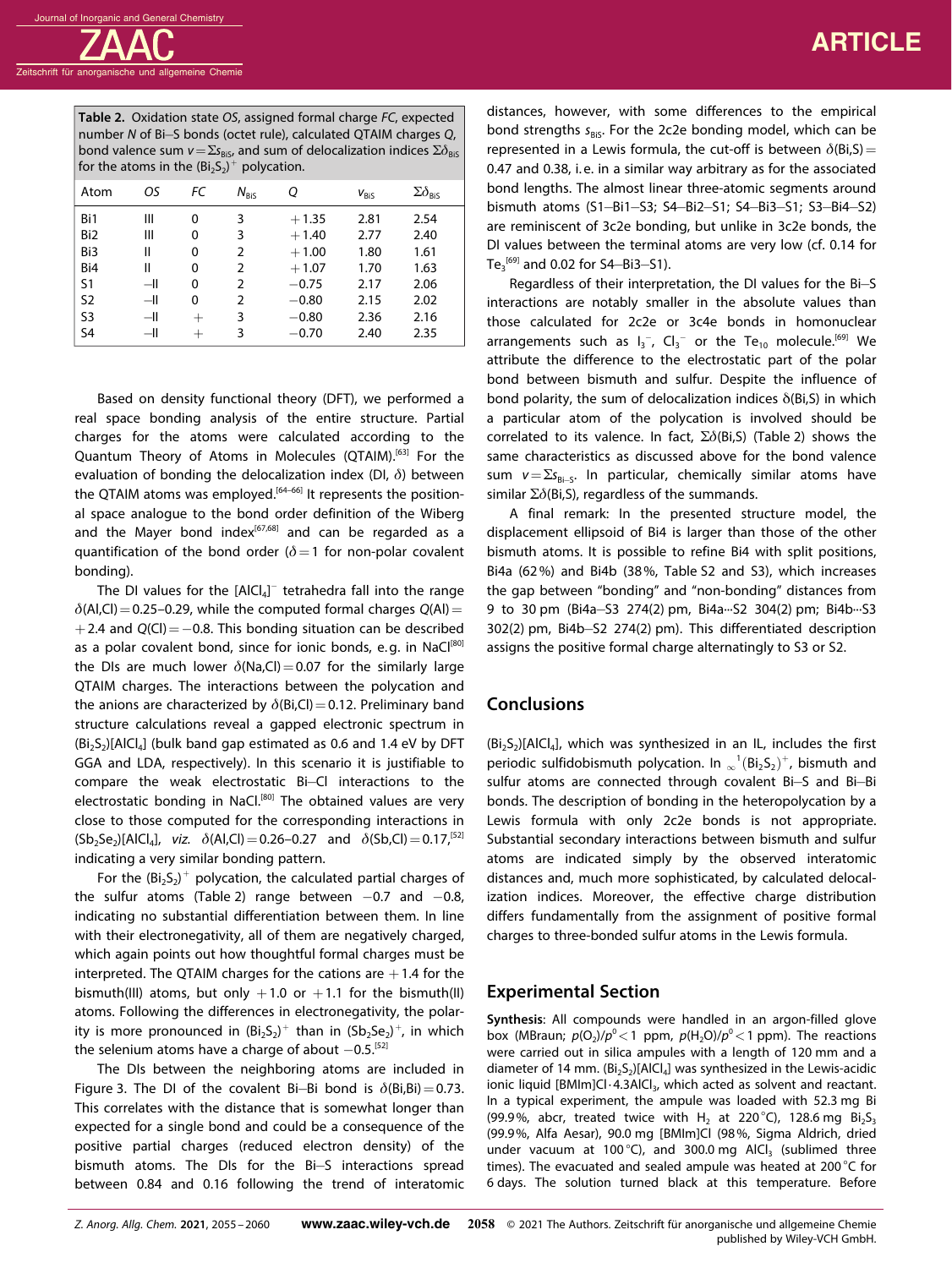

cooling the mixture to room temperature at  $\Delta T/t = -6$  Kh<sup>-1</sup>, the ampule was tilted to enable the separation of already precipitated byproducts. Black crystals of **1** were obtained in sizes from approximately 50 to 500 μm, in an estimated yield of 60–70%, alongside red Bi<sub>5</sub>[AlCl<sub>4</sub>]<sub>3</sub> and colorless AlCl<sub>3</sub>. The crystals of 1 were identified visually, according to their color and shape, and separated mechanically from other crystalline species and most of the IL. No further treatment was applied to these crystals, as the small amounts of residual IL on the crystal surface did not impede the following investigations.

**Chemical analysis**: EDX spectroscopy was conducted using a SU8020 (Hitachi) SEM equipped with a Silicon Drift Detector (SDD) X-Max<sup>N</sup> (Oxford) to check the chemical composition of the crystals. However, interpretation of the measured data was impeded by the partial decomposition of the  $[AlCl<sub>4</sub>]<sup>-</sup>$  ions in the high-energetic electron beam ( $U_a$  = 20 kV) that is necessary to activate bismuth for this measurement.<sup>[70]</sup> Furthermore, the air-sensitivity prevented polishing of the surface, resulting in lower accuracy of the measured data. Still, we were able to confirm the qualitative composition as well as the ratio of bismuth to sulfur within the margin of error under these conditions. Calcd./exp. Bi:S:Al:Cl (at.-%) in (Bi<sub>2</sub>S<sub>2</sub>)[AlCl<sub>4</sub>]: 22.2:22.2:11.1:44.4/26(4):22(4):6(1):36(5).

**Powder X-ray diffraction**: Data collection was performed at 296(3) K with an X'Pert Pro MPD diffractometer (PANalytical) equipped with a Ge(220) hybrid-monochromator using Cu-K<sub>α1</sub> radiation ( $λ =$ 154.056 pm). Due to their sensitivity to moisture, the samples were contained in a glass capillary (Hilgenberg) with an outer diameter of 0.3 mm.

**X-ray crystal structure determination**: Single-crystal X-ray diffraction was measured on a four-circle Kappa APEX II CCD diffractometer (Bruker) with a graphite(002)-monochromator and a CCDdetector at  $T=296(2)$  K. Mo- $K_a$  radiation ( $\lambda=71.073$  pm) was used. A numerical absorption correction based on an optimized crystal description was applied,<sup>[71]</sup> and the initial structure solution was performed in JANA2006.<sup>[72]</sup> The structure was refined in SHELXL against  $F_o^2$ .  $[73-75]$ 

(Bi<sub>2</sub>S<sub>2</sub>)[AlCl<sub>4</sub>]: monoclinic; space group *P*2<sub>1</sub>/*n* (no. 14); *T* = 296(2) K; *a*=1073.1(2) pm, *b*=1203.8(2) pm, *c*=1587.4(2) pm, *β*=90.09(1)°;  $V = 2050.7$ (3) $\times$  10<sup>6</sup> pm<sup>3</sup>;  $Z = 8$ ;  $\rho_{\textit{calcd}} = 4.216$  g cm<sup>-3</sup>;  $\mu$ (Mo-K<sub>α</sub>) = 35.7 mm<sup>−1</sup>; 2 $\theta_{\text{max}}$ =55.3°, -14 ≤ h ≤ 14, -15 ≤ k ≤ 15, -20 ≤ l ≤ 20; 28161 measured, 4769 unique reflections,  $R_{int}=0.098$ ,  $R_{g}=0.065$ ; 192 parameters,  $R_1$ [3712  $F_0 > 4\sigma(F_0)$ ] = 0.038,  $wR_2$ (all  $F_0^2$ ) = 0.069,  $GooF = 1.041$ , min./max. residual electron density:  $-2.23/1.84$  ex  $10^{-6}$  pm<sup>-3</sup>. For atomic parameters see Table S2 of the Supporting Information.

Further details of the crystal structure determination are available from the Fachinformationszentrum Karlsruhe, D-76344 Eggenstein-Leopoldshafen (Germany), E-mail: crysdata@fiz-karlsruhe.de, on quoting the depository number CSD-2086520.

**Quantum chemical calculations**: Scalar-relativistic first-principles calculations for the periodic structure of  $(Bi<sub>2</sub>S<sub>2</sub>)[A|Cl<sub>4</sub>]$  were performed in the program package ABINIT<sup>[76]</sup> version 7.8.2 utilizing the PAW method<sup>[77]</sup> and generalized gradient approximation (GGA) with the revised Perdew-Burke-Ernzerhof (PBEsol)<sup>[78]</sup> functional. A 3×3×2 *k*-point grid was used for the DI calculations and for selfconsistent energy calculations with LDA, a 4×4×3 *k*-point grid was used for self-consistent energy band calculations with GGA. The plane-wave energy cutoff was set to 18 Hartree. 5 valence electrons were considered for Bi atom, 6 for S atom, 3 for Al, and 7 for Cl. We used experimental unit cell parameters and atomic coordinates without relaxation. Formal atomic charges were computed by topological analysis of the converged electron density (partitioning of the gradient field into basins and their integration) according to

the quantum theory of atoms in molecules (OTAIM) by Bader<sup>[63]</sup> within the DGrid code.<sup>[79]</sup> Delocalization indices<sup>[64-66]</sup> were evaluated by partitioning of the electron pair density in real space over the computed QTAIM basins within the DGrid code. For these calculations, a modified version of DGrid-4.6 software was used; we utilized an ABINIT module that was described in [80] and used in [81].

# **Acknowledgements**

This work was supported by the Deutsche Forschungsgemeinschaft (DFG) within the priority program SPP 1708. We acknowledge technical support by *A. Brünner* and *M. Münch* (TU Dresden). Open Access funding enabled and organized by Projekt DEAL.

# **Conflict of Interest**

The authors declare no conflict of interest.

**Keywords:** catena compounds **·** ionothermal synthesis **·** mixed valence compounds **·** polycations **·** chemical bonding

- [1] D. Freudenmann, S. Wolf, M. Wolff, C. Feldmann, *[Angew.](https://doi.org/10.1002/ange.201100904) Chem.* **2011**, *123*, [11244–11255](https://doi.org/10.1002/ange.201100904); *[Angew.](https://doi.org/10.1002/anie.201100904) Chem. Int. Ed.* **2011**, *50*, [11050–11060](https://doi.org/10.1002/anie.201100904).
- [2] E. Ahmed, J. Breternitz, M. F. Groh, M. Ruck, *[CrystEngComm](https://doi.org/10.1039/c2ce25166c)* **2012**, *14*, [4874–4885](https://doi.org/10.1039/c2ce25166c).
- [3] M. F. Groh, U. Müller, E. Ahmed, A. Rothenberger, M. Ruck, *Z. Naturforsch. B* **2014**, *68*, 1108–1122.
- [4] J. Estager, J. D. Holbrey, M. Swadźba-Kwaśny, *[Chem.](https://doi.org/10.1039/C3CS60310E) Soc. Rev.* **2014**, *43*, [847–886](https://doi.org/10.1039/C3CS60310E).
- [5] M. F. Groh, A. Wolff, M. A. Grasser, M. Ruck, *Int. J. Mol. Sci.* **[2016](https://doi.org/10.3390/ijms17091452)**, *17*, [1452](https://doi.org/10.3390/ijms17091452).
- [6] P. Wasserscheid, T. Welton, *Ionic Liquids in Synthesis*, Wiley, **2008**.
- [7] M. Antonietti, D. Kuang, B. Smarsly, Y. Zhou, *[Angew.](https://doi.org/10.1002/ange.200460091) Chem.* **2004**, *116*, [5096–5100;](https://doi.org/10.1002/ange.200460091) *[Angew.](https://doi.org/10.1002/anie.200460091) Chem. Int. Ed.* **2004**, *43*, 4988– [4992.](https://doi.org/10.1002/anie.200460091)
- [8] Z. Ma, J. Yu, S. Dai, *Adv. Mater.* **2010**, *22*, [261–285](https://doi.org/10.1002/adma.200900603).
- [9] X. Duan, J. Ma, J. Lian, W. Zheng, *[CrystEngComm](https://doi.org/10.1039/c3ce41203b)* **2014**, *16*, [2550–2559.](https://doi.org/10.1039/c3ce41203b)
- [10] X. Kang, X. Sun, B. Han, *Adv. Mater.* **2016**, *28*, [1011–1030.](https://doi.org/10.1002/adma.201502924)
- [11] A. Wolff, T. Doert, J. Hunger, M. Kaiser, J. Pallmann, R. Reinhold, S. Yogendra, L. Giebeler, J. Sichelschmidt, W. Schnelle, R. Whiteside, H. Q. N. Gunaratne, P. Nockemann, J. J. Weigand, E. Brunner, M. Ruck, *Chem. Mater.* **2018**, *30*, [7111–7123](https://doi.org/10.1021/acs.chemmater.8b02950).
- [12] E. Ahmed, M. Ruck, *Coord. Chem. Rev.* **2011**, *255*, [2892–2903](https://doi.org/10.1016/j.ccr.2011.06.011).
- [13] S. Santner, J. Heine, S. Dehnen, *[Angew.](https://doi.org/10.1002/ange.201507736) Chem.* **2016**, *128*, 886– [904;](https://doi.org/10.1002/ange.201507736) *Angew. Chem. Int. Ed.* **2016**, *55*, [876–893](https://doi.org/10.1002/anie.201507736).
- [14] T. Zhang, K. Schwedtmann, J. J. Weigand, T. Doert, M. Ruck, *Chem. Eur. J.* **2018**, *24*, [9325–9332.](https://doi.org/10.1002/chem.201800320)
- [15] S. Sowmiah, V. Srinivasadesikan, M.-C. Tseng, Y.-H. Chu, *Molecules* **2009**, *14*, [3780–3813.](https://doi.org/10.3390/molecules14093780)
- [16] R. J. Gillespie, P. R. Ireland, J. E. Vekris, *Can. J. [Chem.](https://doi.org/10.1139/v75-448)* **1975**, *53*, [3147–3152.](https://doi.org/10.1139/v75-448)
- [17] R. J. Gillespie, D. R. Slim, J. D. Tyrer, *J. [Chem.](https://doi.org/10.1039/C39770000253) Soc. Chem. [Commun.](https://doi.org/10.1039/C39770000253)* **1977**, 253–255.